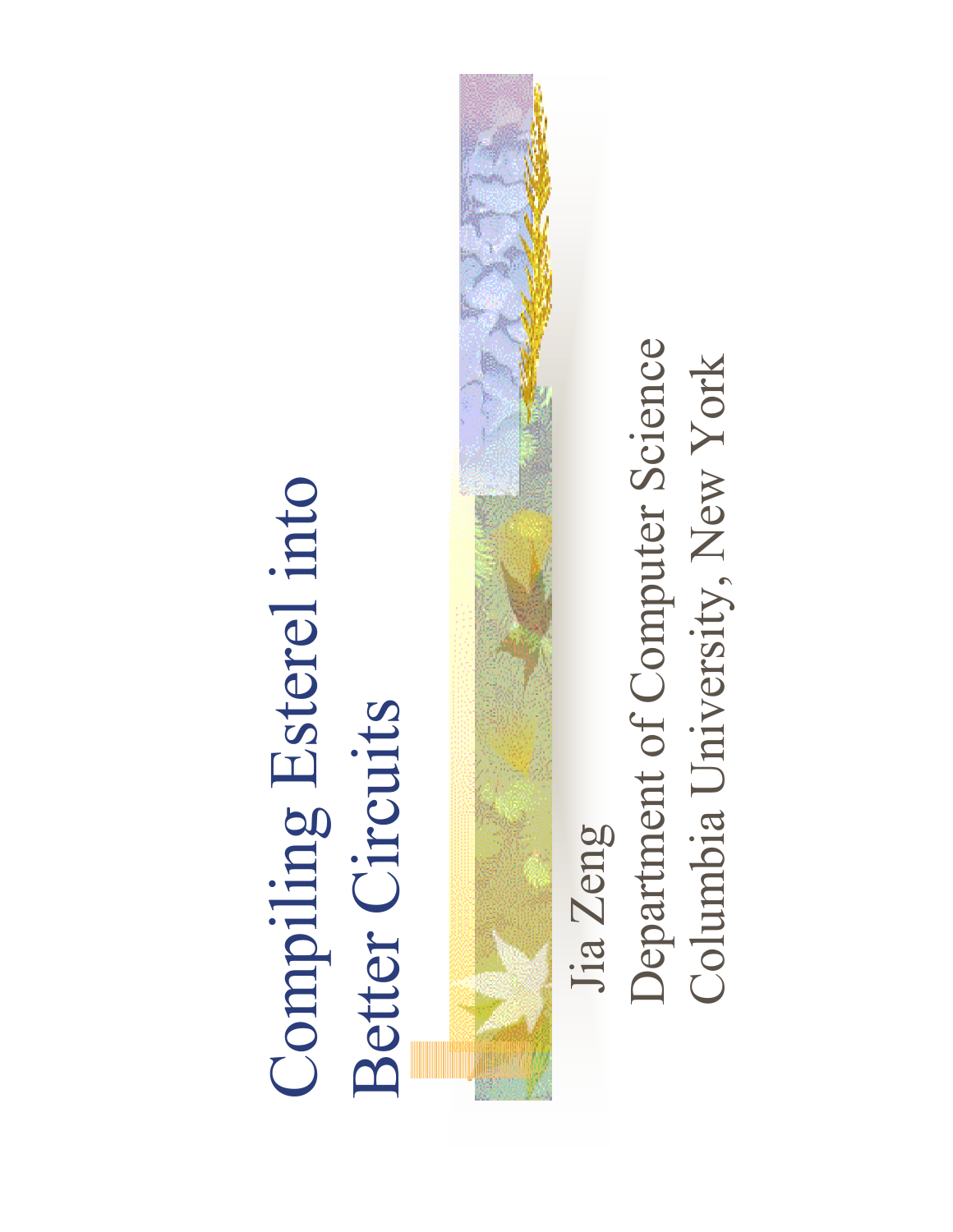#### Esterel

- Characters effecting circuitry translation Characters effecting circuitry translation **.**
- High level control constructs High level control constructs
- More complex, more challenges More complex, more challenges
- Better understanding of program behavior Better understanding of program behavior
- **Enable aggressive optimization** Enable aggressive optimization
- Explicit and implicit pause statement Explicit and implicit pause statement
- Implicit state machine Implicit state machine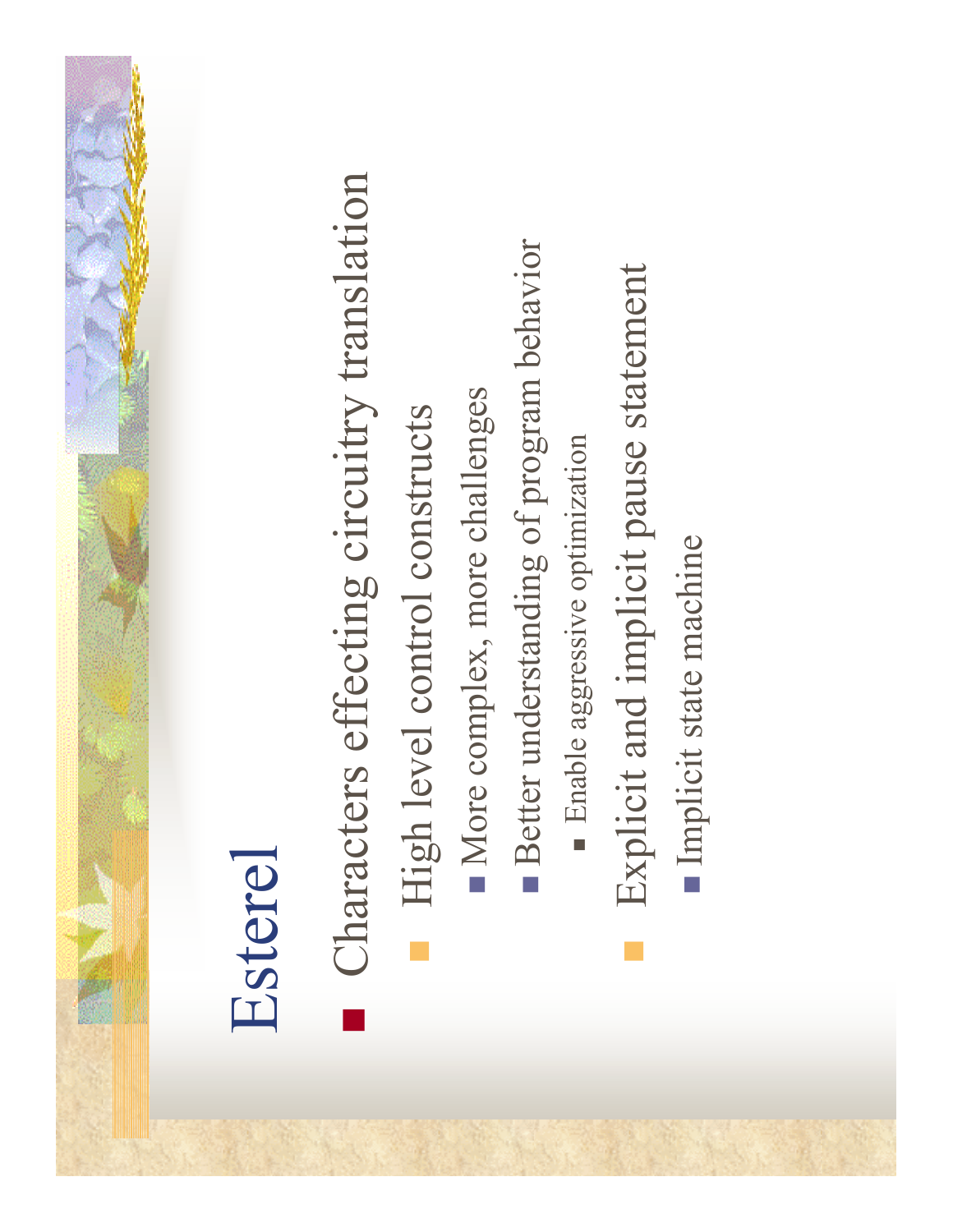# 3 Stages of Circuit Translation 3 Stages of Circuit Translation

1. State assignment 1. State assignment

!

- Base on Program Dependence Graph (PDG) [9,2] Base on Program Dependence Graph (PDG) [9,2]
- 2. Hardware synthesis **2. Hardware synthesis**

**.** 

- Straight forward when coding has been chosen Straight forward when coding has been chosen
- 3. Circuit optimization **3. Circuit optimization**

**In the contract of the contract of the contract of the contract of the contract of the contract of the contract** 

- 1) sequential optimization **1**) sequential optimization
- State encoding State encoding
- 2) combinational optimization 2) combinational optimization
- ! SIS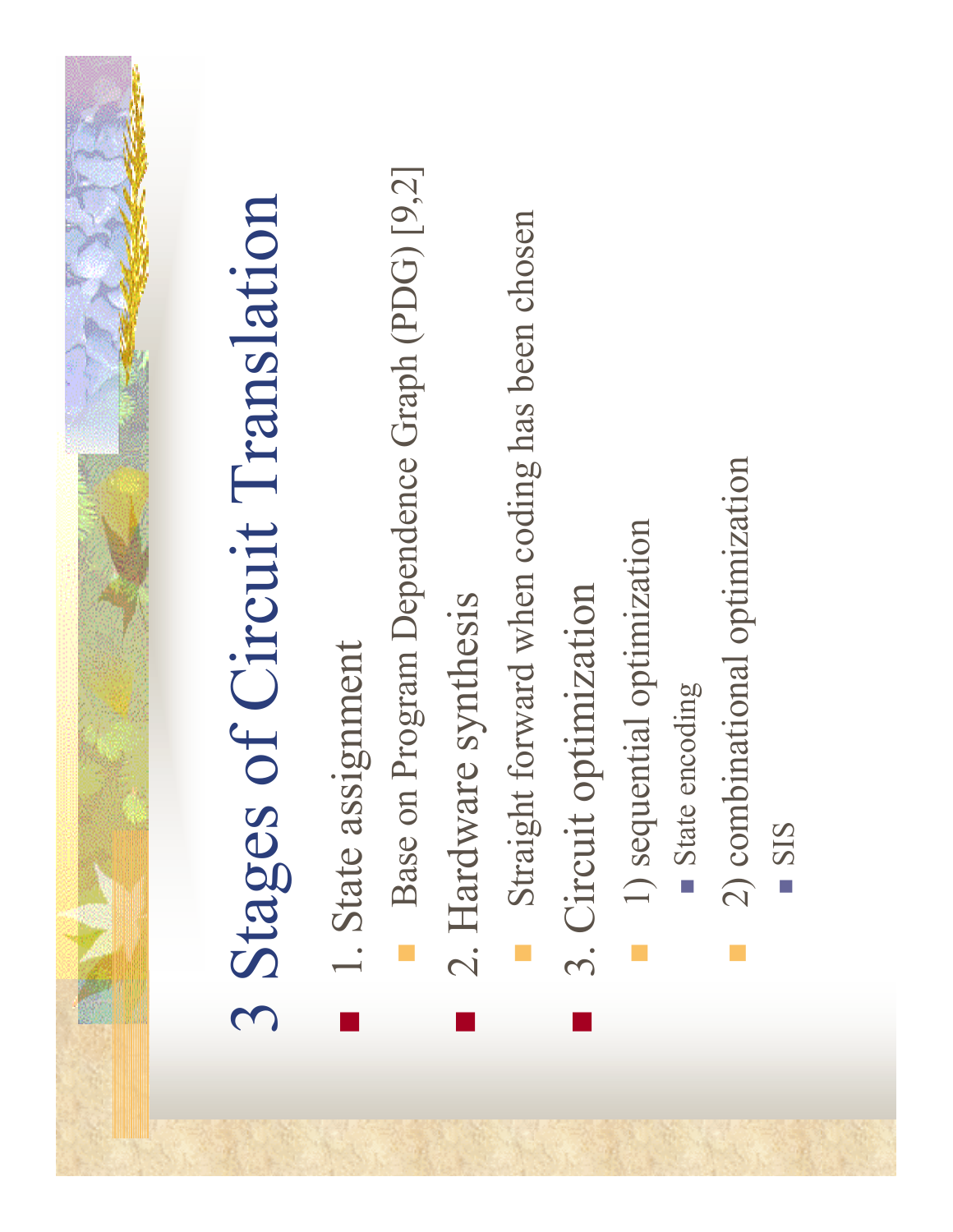### An Example of PDG An Example of PDG





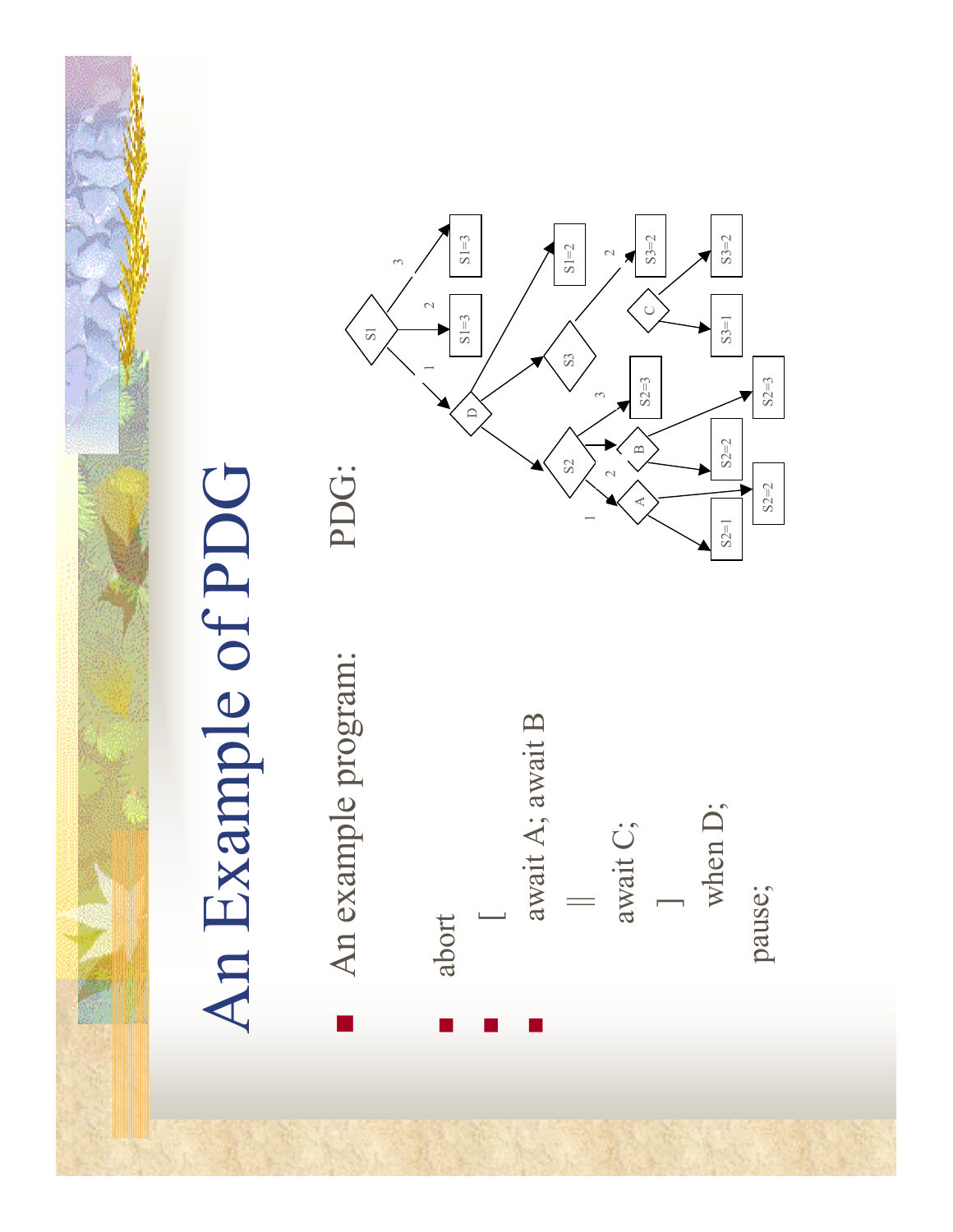### State Encoding State Encoding

Heuristic Search **Heuristic Search** 

- Find a solution with fewest latches under the Find a solution with fewest latches under the requirement requirement
	- Or, exhaust the search space Or, exhaust the search space
- Search Space Search Space !
- 1. Berry's one-hot encoding [1] 1. Berry's one-hot encoding [1]
- 2. Edwards's group-hot-by-level encoding [2] **2**. Edwards's group-hot-by-level encoding [2]
- 3. Variant 3. Variant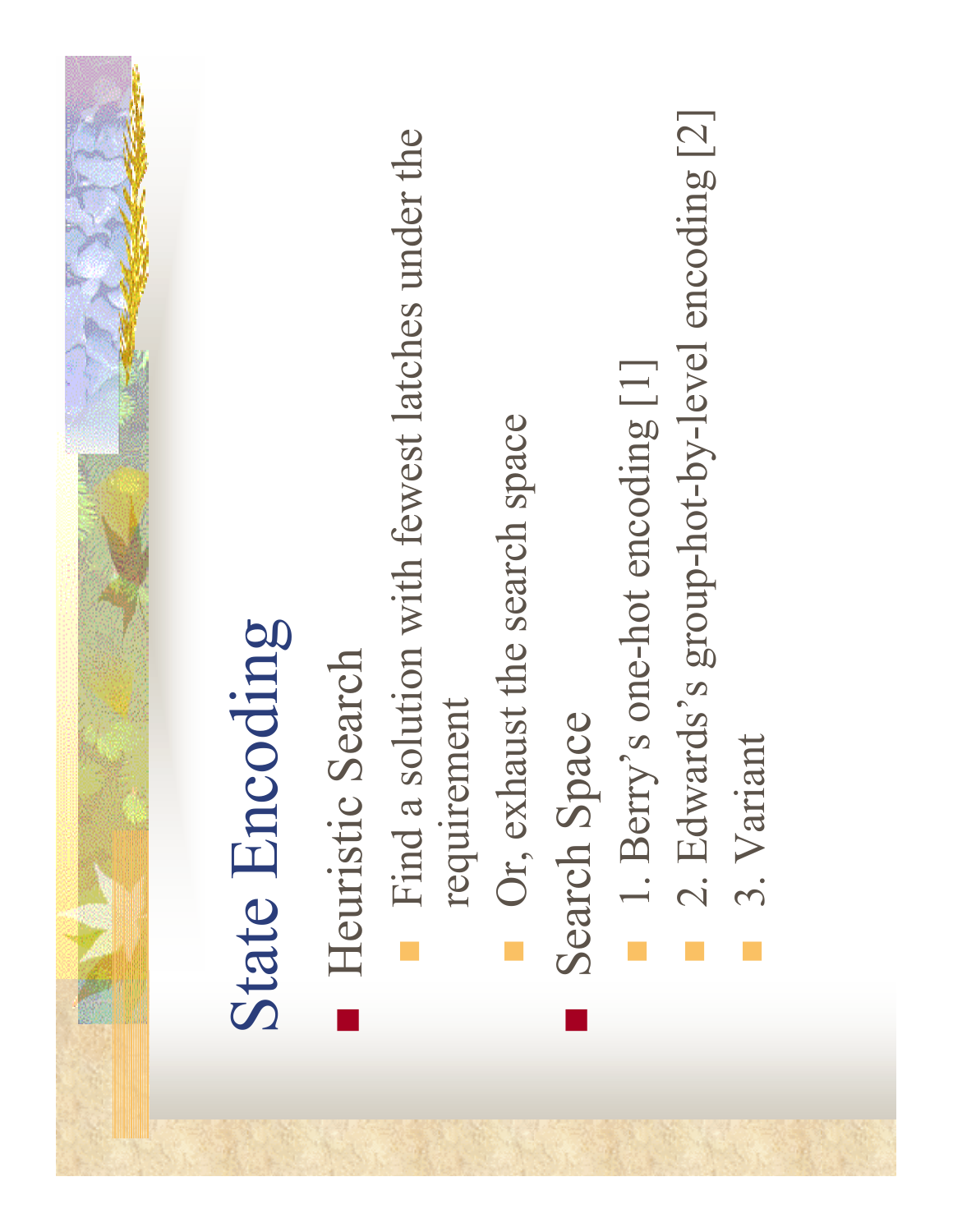## Classic State Assignment Classic State Assignment

- Based on Finite State Machine Based on Finite State Machine
- Reduce reachable state by minimizing the Reduce reachable state by minimizing the incomplete specified machines incomplete specified machines**.**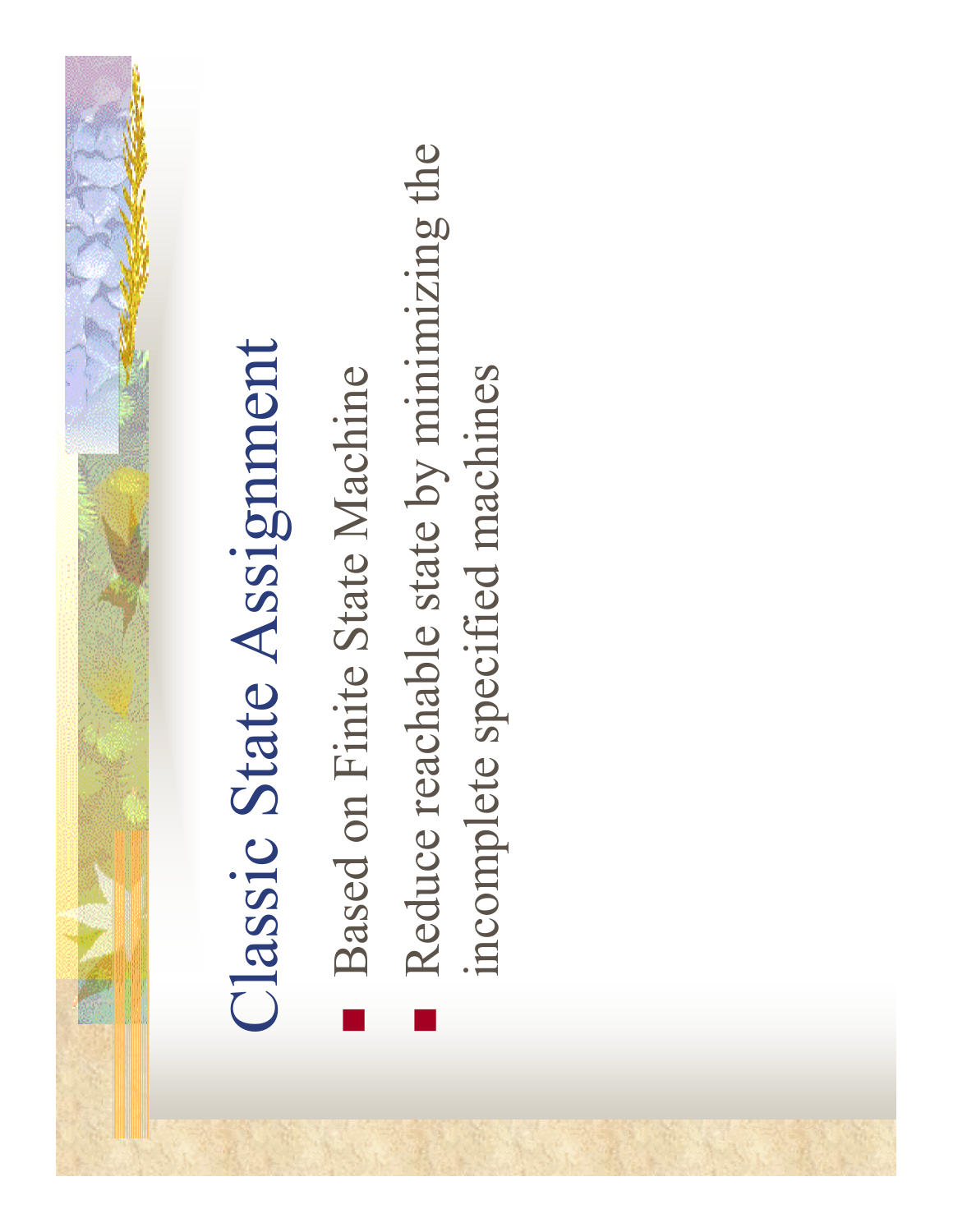### Two-level logic optimization Two-level logic optimization NOVA:

Basic concept: State code adjacency Basic concept: State code adjacency

!

- Constraint satisfaction to graph-embedding Constraint satisfaction to graph-embedding problem **In the contract of the contract of the contract of the contract of the contract of the contract of the contract**
- Best strategy: iohybrid code Best strategy: iohybrid\_code

- ihybrid code ihybrid\_code
- 1 Partition input constrains to SIC, RIC ■ 1 Partition input constrains to SIC, RIC
- 2 Encode with minimum length under SIC ■ 2 Encode with minimum length under SIC
- 3 Increase embedding cube to satisfy RIC within encoding 3 Increase embedding cube to satisfy RIC within encoding space
- ihybrid code + output constrains ihybrid\_code + output constrains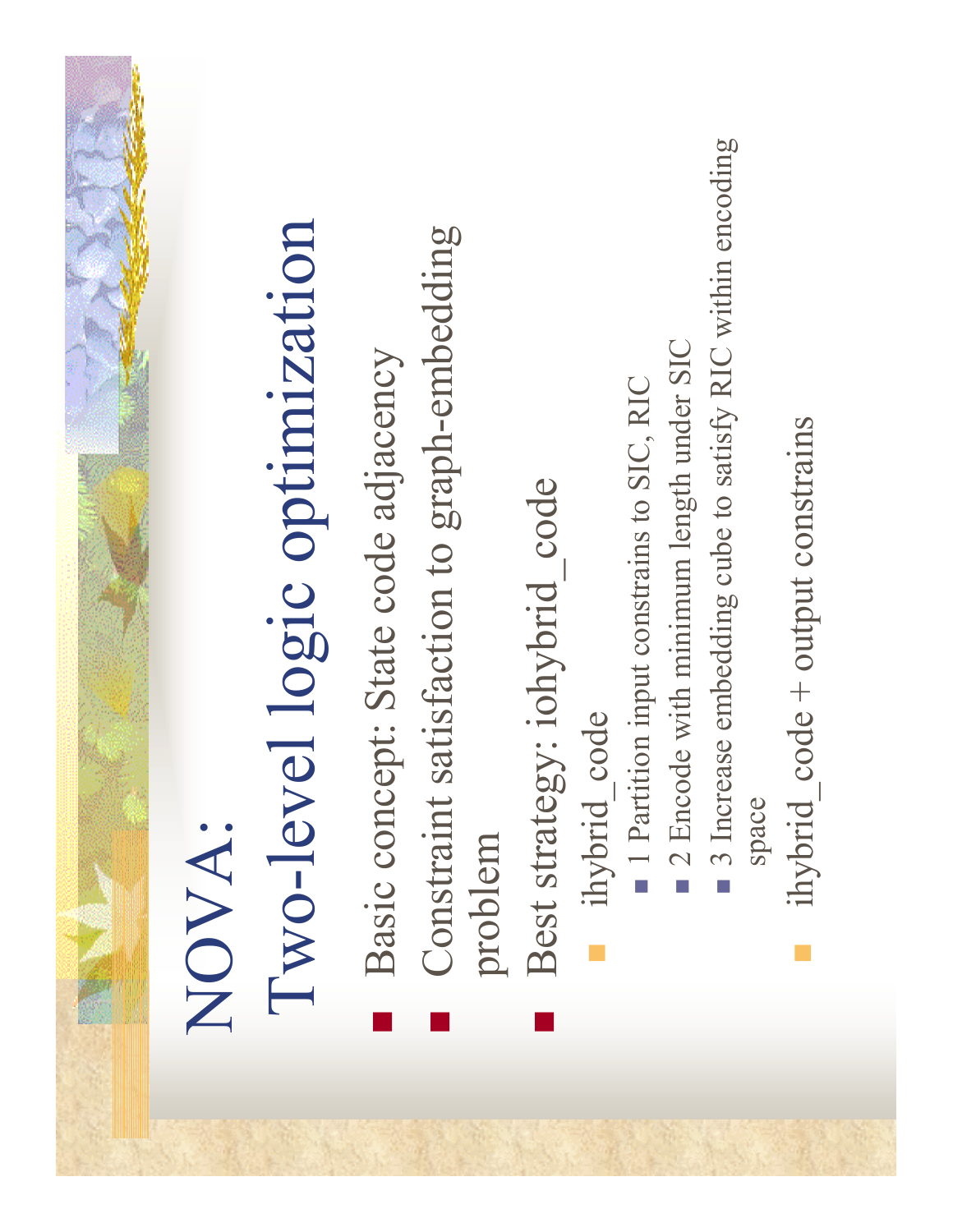#### Multilevel logic optimization Multilevel logic optimization MUSTANG: MUSTANG:

Basic concept: State code adjacency Basic concept: State code adjacency

**.** 

- Aim: maximize the size and number of Aim: maximize the size and number of common cubes common cubes **.**
- **Tool: Attraction Graph with weighted** Tool: Attraction Graph with weighted edges

!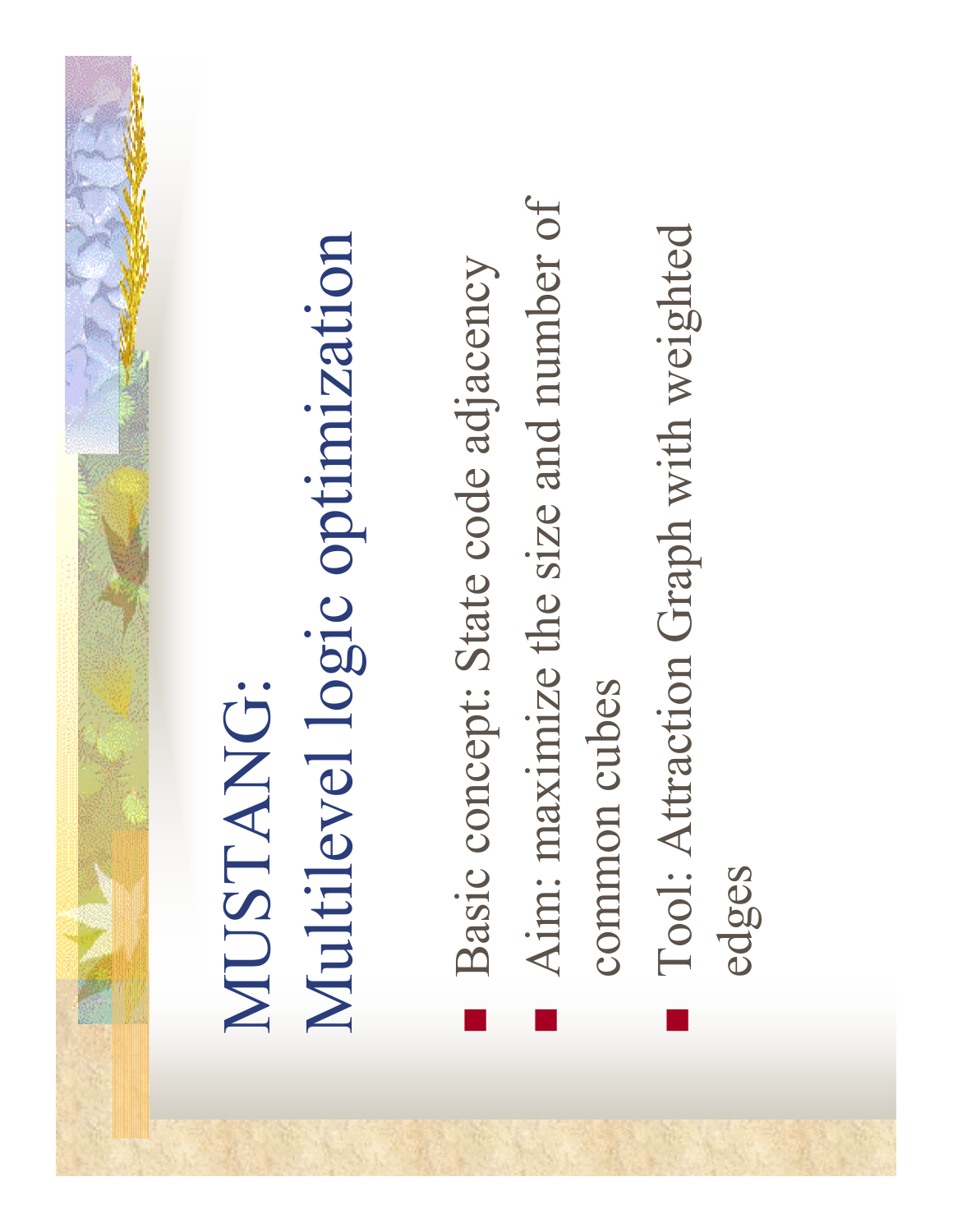# Berry's Method of Translation Berry's Method of Translation

- First outlined in 1992 [1] **First outlined in 1992** [1]
- Hardware synthesis Hardware synthesis **.**
- Sub-circuit for each statement Sub-circuit for each statement
- Registers only for pause statement **Registers only for pause statement**
- Encoding leaf states by one-hot coding Encoding leaf states by one-hot coding

- Encoding/decoding circuits are trivial **Encoding/decoding circuits are trivial**
- Reachable state space redundant Reachable state space redundant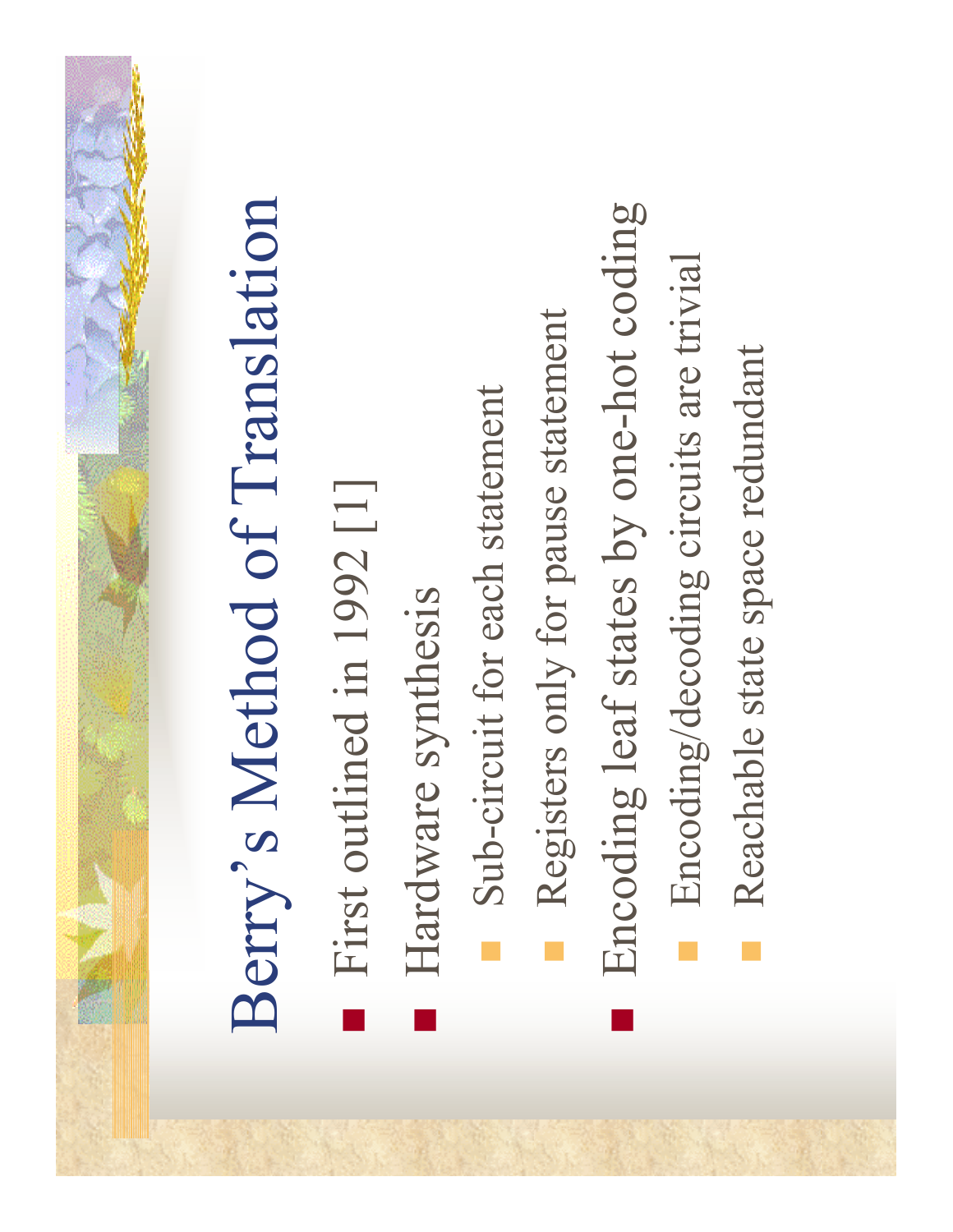### the technique latches reducing the technique latches reducing Sentovich, Toma and Berry: Sentovich, Toma and Berry:

Steps:

- 1. Compute reachable state set using BDDs 1. Compute reachable state set using BDDs
- 2. Remove sequential redundancies and re- 2. Remove sequential redundancies and re
	- synthesizing the circuit synthesizing the circuit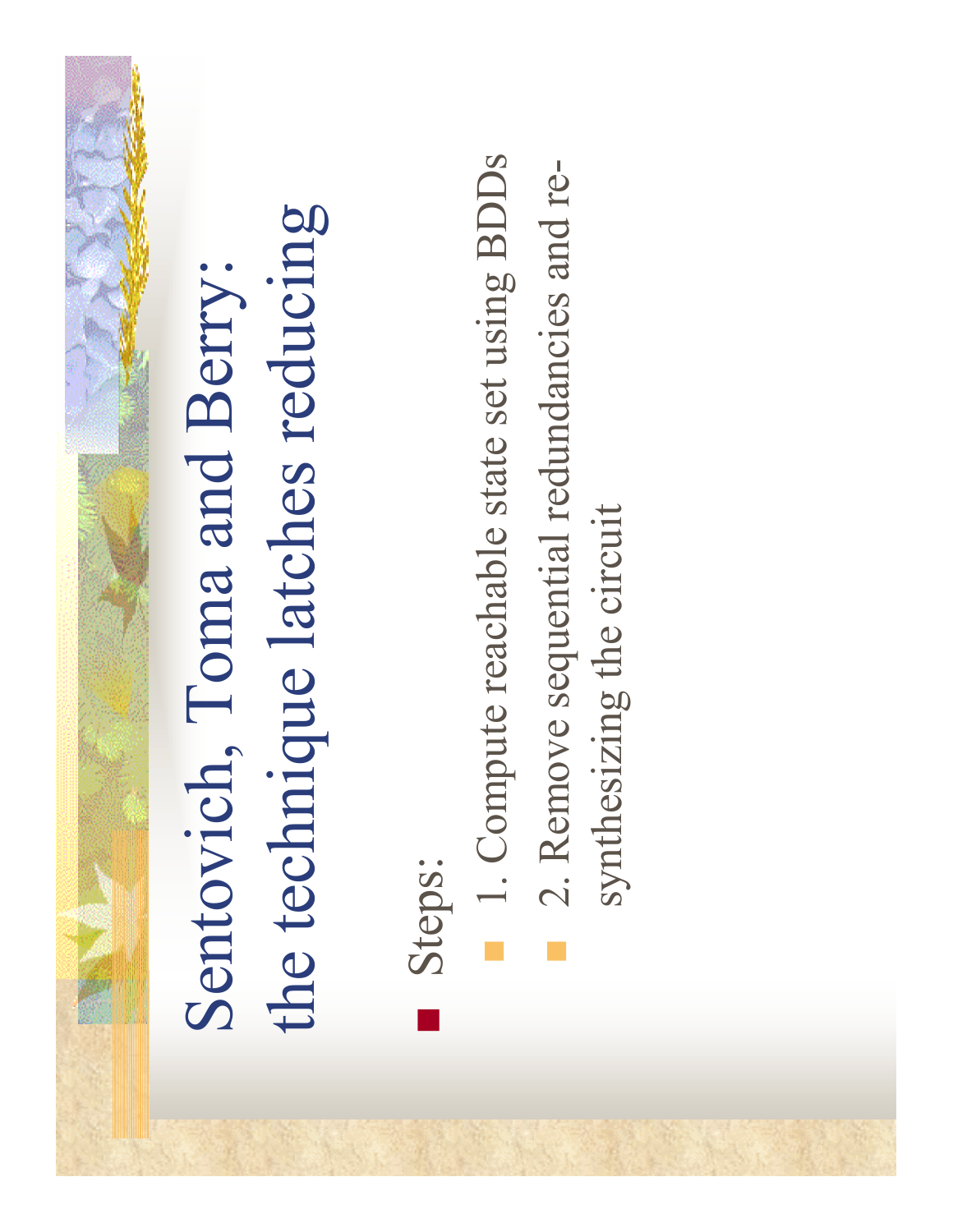## Edwards's Advanced Method Edwards's Advanced Method

- **1. CFG: New structural translation 1. CFG: New structural translation**
- More efficient at removing redundant circuits More efficient at removing redundant circuits than removing by analyzing the circuit than removing by analyzing the circuit
- 2. Better state encoding 2. Better state encoding

**.** 

- **High level encoding greater flexibility and** High level encoding – greater flexibility and larger encoding space larger encoding space
- 3. Don't care information ■ 3. Don't care information

!

Helpful to logic synthesis **Helpful to logic synthesis**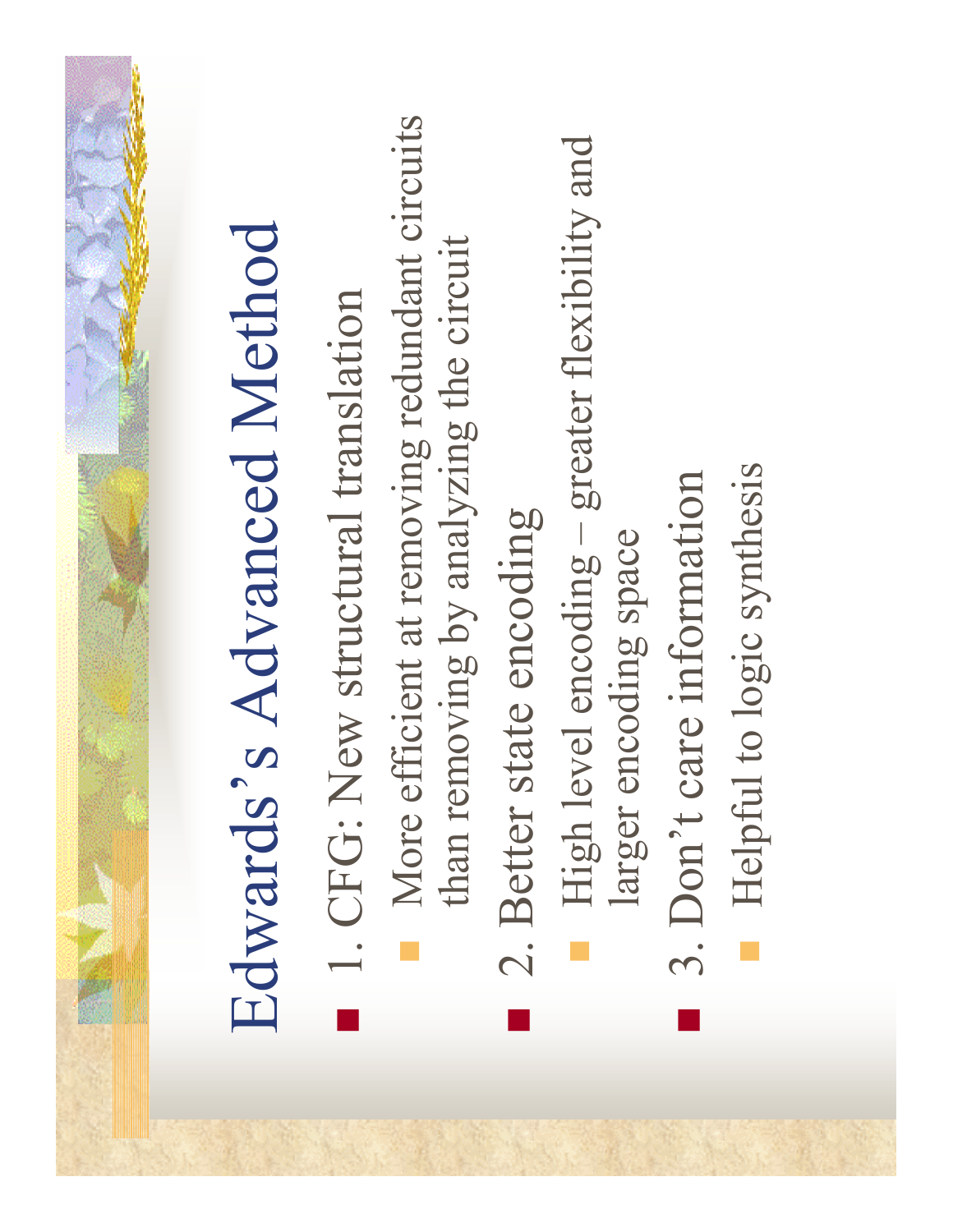### Bibliographies **Bibliographies**

!

- [1] Gerard Berry. Esterel on hardware. Philosophical Transactions of the Royal Society of London. Series A, 339:87-103, April 1992. Issue 1652, Mechanized Reasoning and Hardware Issue 1652, Mechanized Reasoning and Hardware [1] Gerard Berry. Esterel on hardware. Philosophical Transactions of the Royal Society of London. Series A, 339:87-103, April 1992. Design.
- [2] Stephen A. Edwards. High-level synthesis from the synchronous language Esterel. In Proceedings of the International Workshop of Logic and Synthesis (IWLS). New Orleans, Proceedings of the International Workshop of [2] Stephen A. Edwards. High-level synthesis from the synchronous language Esterel. In Logic and Synthesis (IWLS). New Orleans, Louisiana, June 2002. Louisiana, June 2002.

!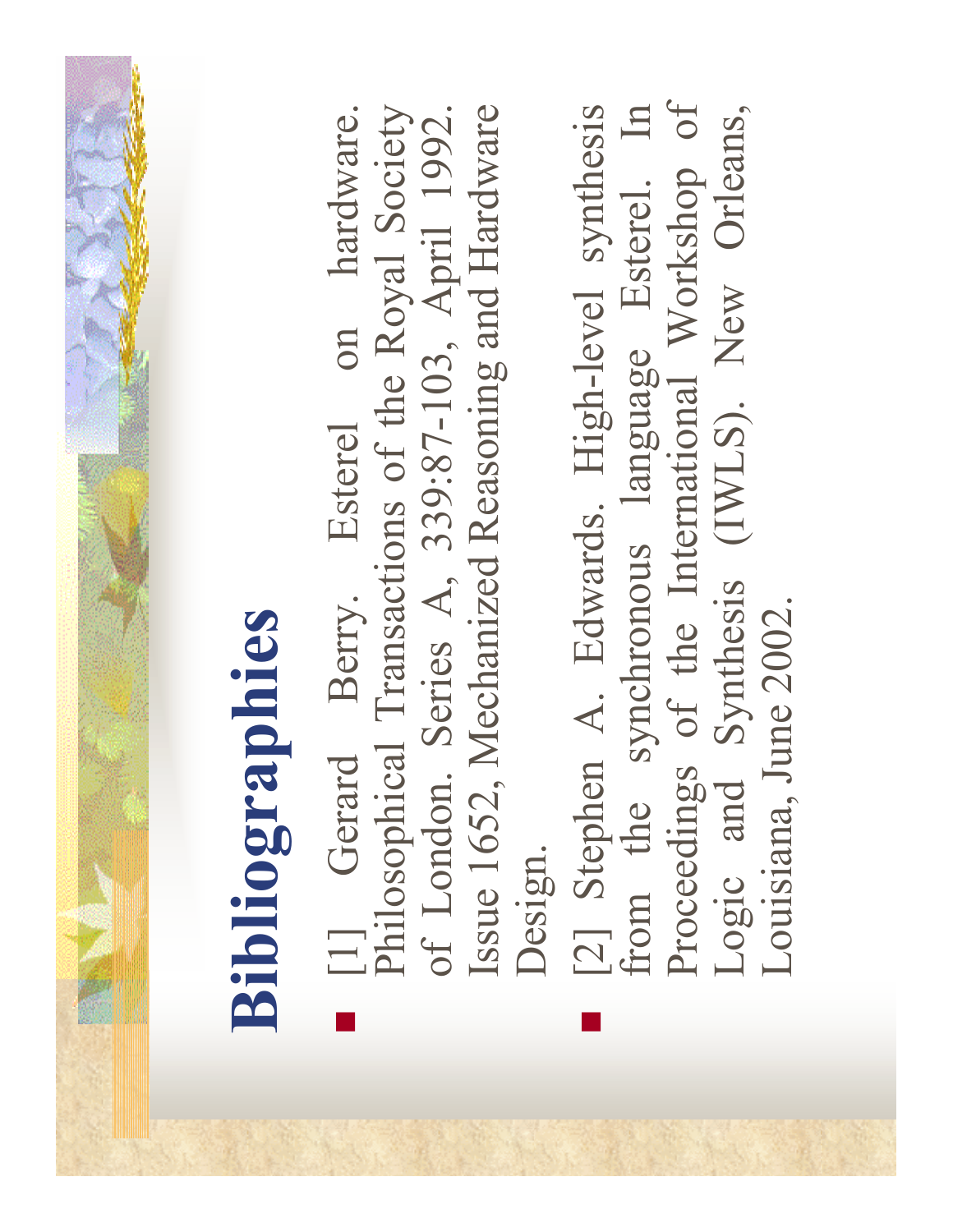### Bibliographies **Bibliographies**

!

- [3] Gerard Berry. Efficient latch optimization Design Automation Conference, pages 8-11, [3] Gerard Berry. Efficient latch optimization using exclusive sets. In Proceedings of the 34<sup>th</sup> Design Automation Conference, pages 8-11, using exclusive sets. In Proceedings of the 34th Anaheim, California, June 1997. Anaheim, California, June 1997.
- [4] Stephen A. Edwards. An Esterel compiler for large control-dominated systems. IEEE Transactions on Computer-Aided Design of Integrated Circuits and Systems 21(2), February Transactions on Computer-Aided Design of [4] Stephen A. Edwards. An Esterel compiler for large control-dominated systems. IEEE Integrated Circuits and Systems 21(2), February 2002

**In the contract of the contract of the contract of the contract of the contract of the contract of the contract**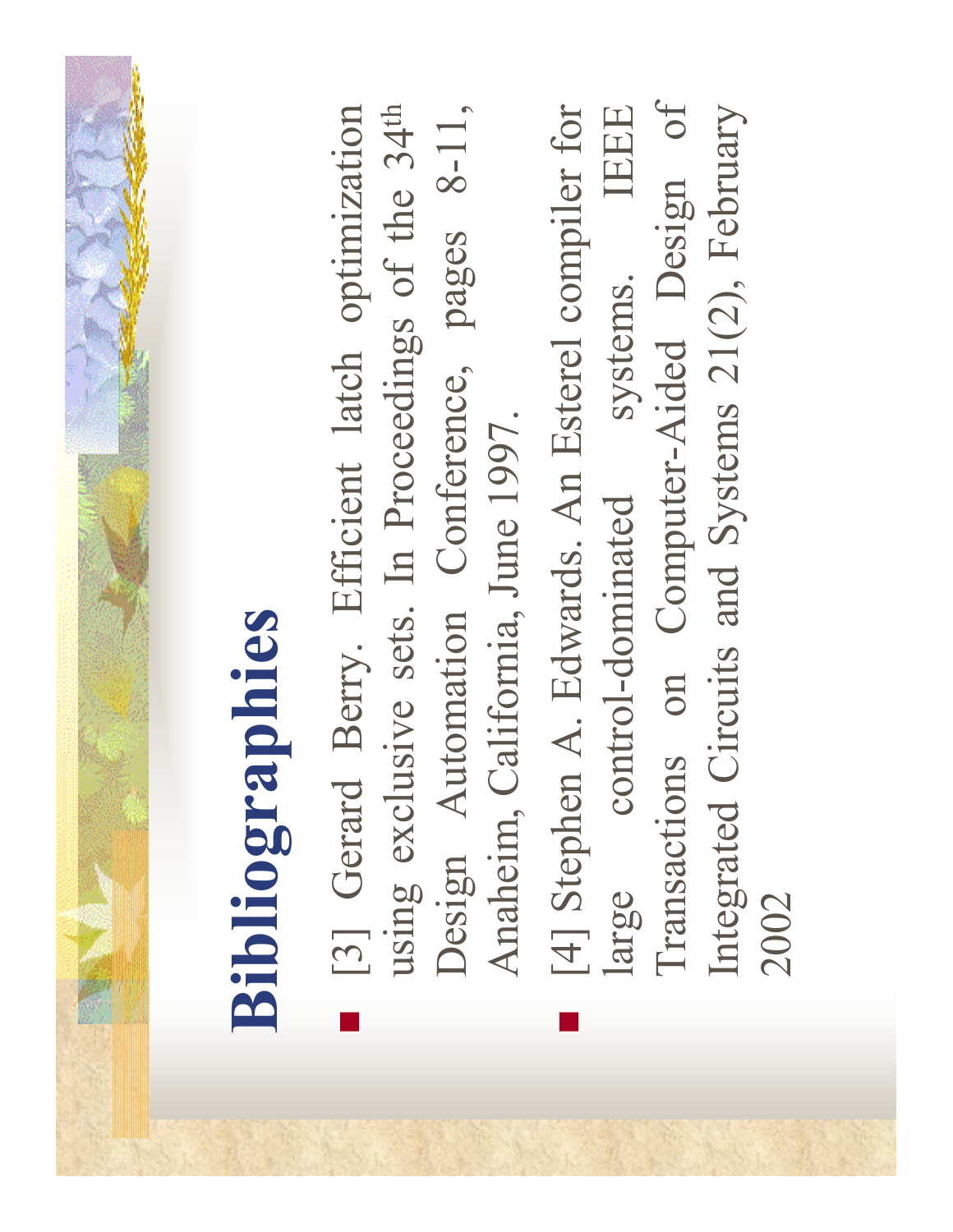## **Bibliographies (comt) Bibliographies (cont)**

 [5] Ellen M. Sentovich, Horia Toma, Gerard Berry. Latch optimization in circuits generated from high-level [6] Gary D. Hachtel, Fabio Somenzi. Logic circuits generated from high-level [6] Gary D. Hachtel, Fabio Somenzi. Logic [5] Ellen M. Sentovich, Horia Toma, Gerard Berry. Latch optimization in Synthesis and Verification Algorithms. Synthesis and Verification Algorithms. descriptions. ICCAD'96, November 1996. descriptions. ICCAD'96, November 1996.

!

Keluwer Academic Publishers. 1996.

Keluwer Academic Publishers. 1996.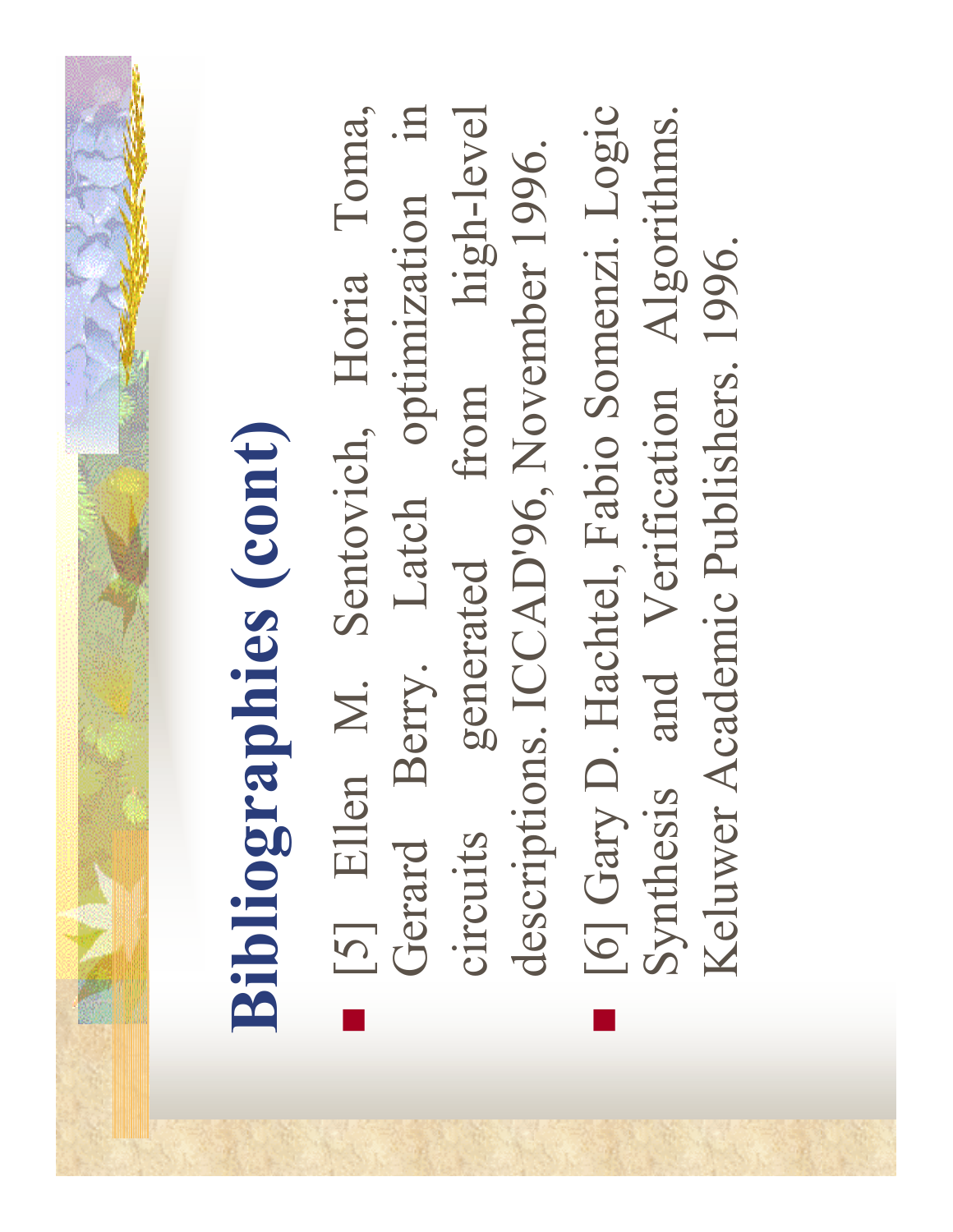## Bibliographies (comt) **Bibliographies (cont)**

**.** 

Vincentelli. NOVA: State Assignment of Level Logic Implementations. In The Proceedings of the 26th ACM/IEEE Design Automation Conference, pages 327-332, Vincentelli. NOVA: State Assignment of [7] Tiziano Villa, Alberto Sangiovanni-Finite State Machines for Optimal Two-Level Logic Implementations. In The Proceedings of the 26th ACM/IEEE Design Automation Conference, pages 327-332, [7] Tiziano Villa, Alberto Sangiovanni-Finite State Machines for Optimal Two-June 1989. June 1989.